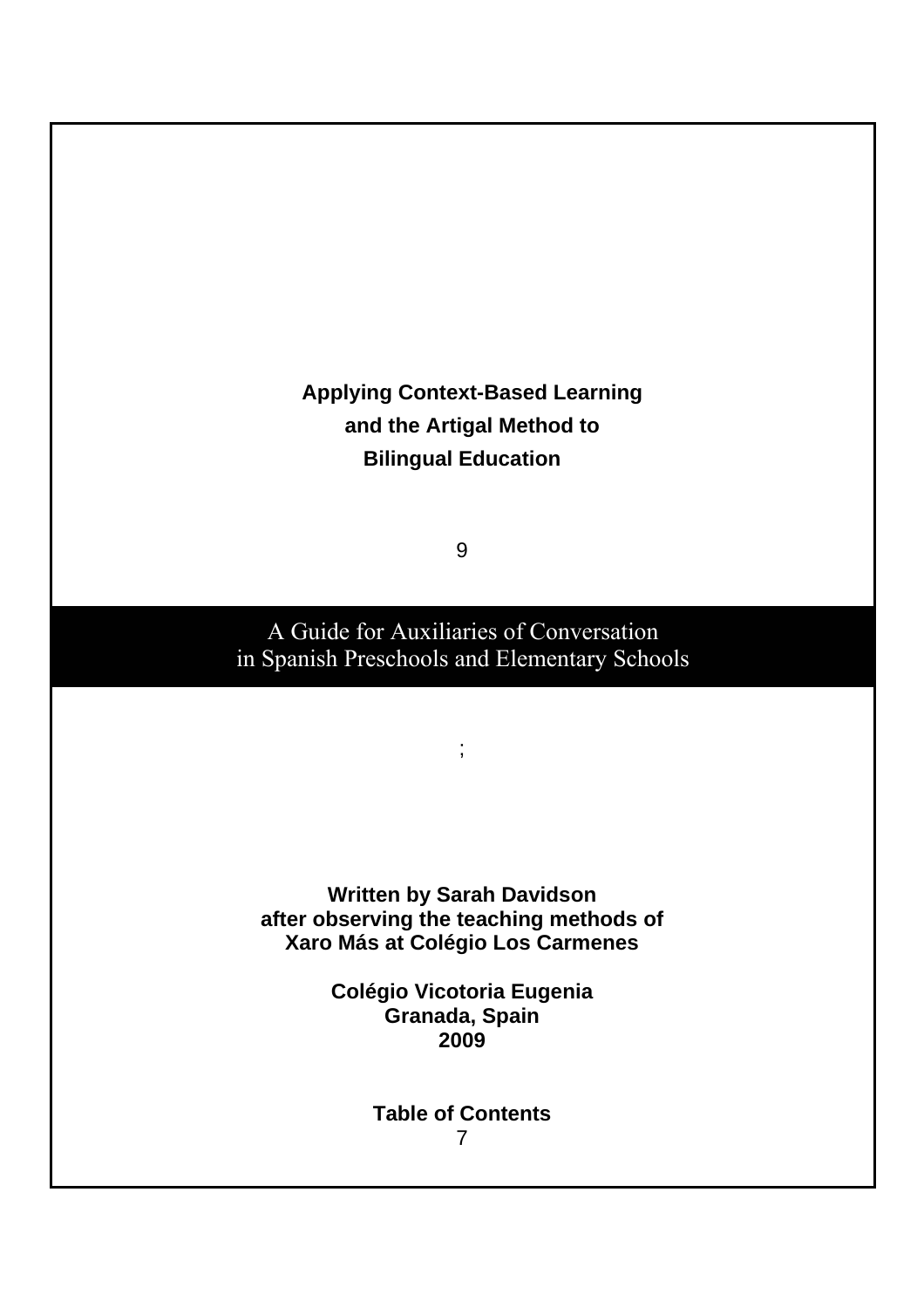- 1. Introduction
- 2. How to Introduce New Language
- 3. English Time / Spanish Time
- 4. Starting the School Year
- 5. Entrance Routine
- 6. Exit Routine
- 7. Using the Space You Have
- 8. Taking Advantage of the Situation
- 9. Things to Avoid
- 10. Things to Remember
- 11. Discipline Language
- 12. Classroom Management
- 13. Holidays
- 14. Field Trips
- 15. Using Fish/Octopus Attention-Getter
- 16. Using Calendars
- 17. Using Attendance
- 18. Using Stories
- 19. Using Notebooks
- 20. Internet Resources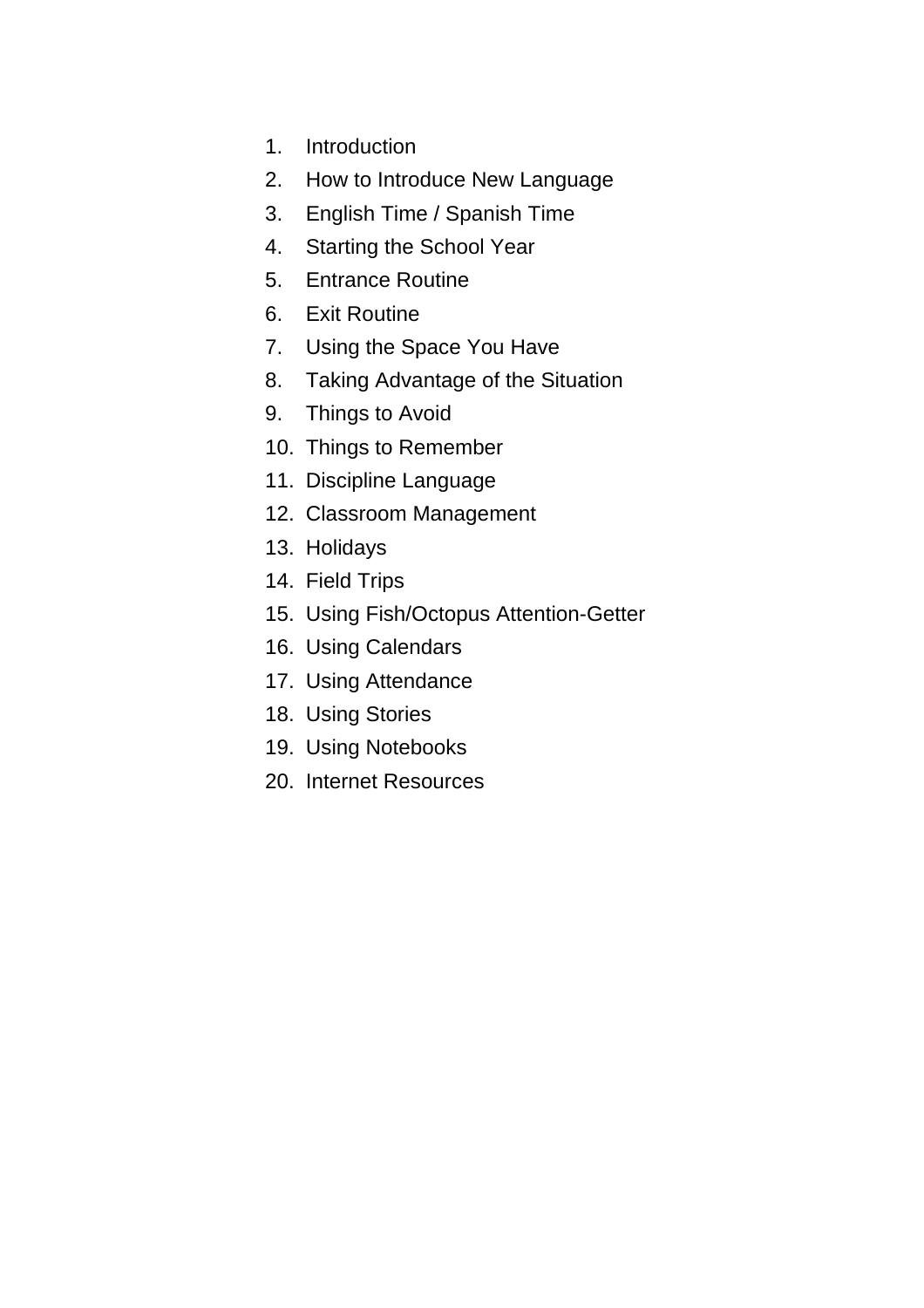## **Introduction**

#### Key points:

- Do not speak Spanish.

- Always answer with the auxiliary: Yes I **do** / No I **do**n't, Yes **it** is/ No **it** is not…

- Do not use the auxiliary for emphasis, it confuses our children

- Use the questions the children ask you, they know them; so ask him or her, the same question. Now you have the context, add a new question related to the first one using the same structure the children know.

- Do not give more information when you answer a question, take advantage of the children interest and challenge or help them to build the next question.

- If you know some Spanish, try to choose the language option closer to Spanish.

- Try to use body language, gestures and everything around you, in order to help the children to understand you.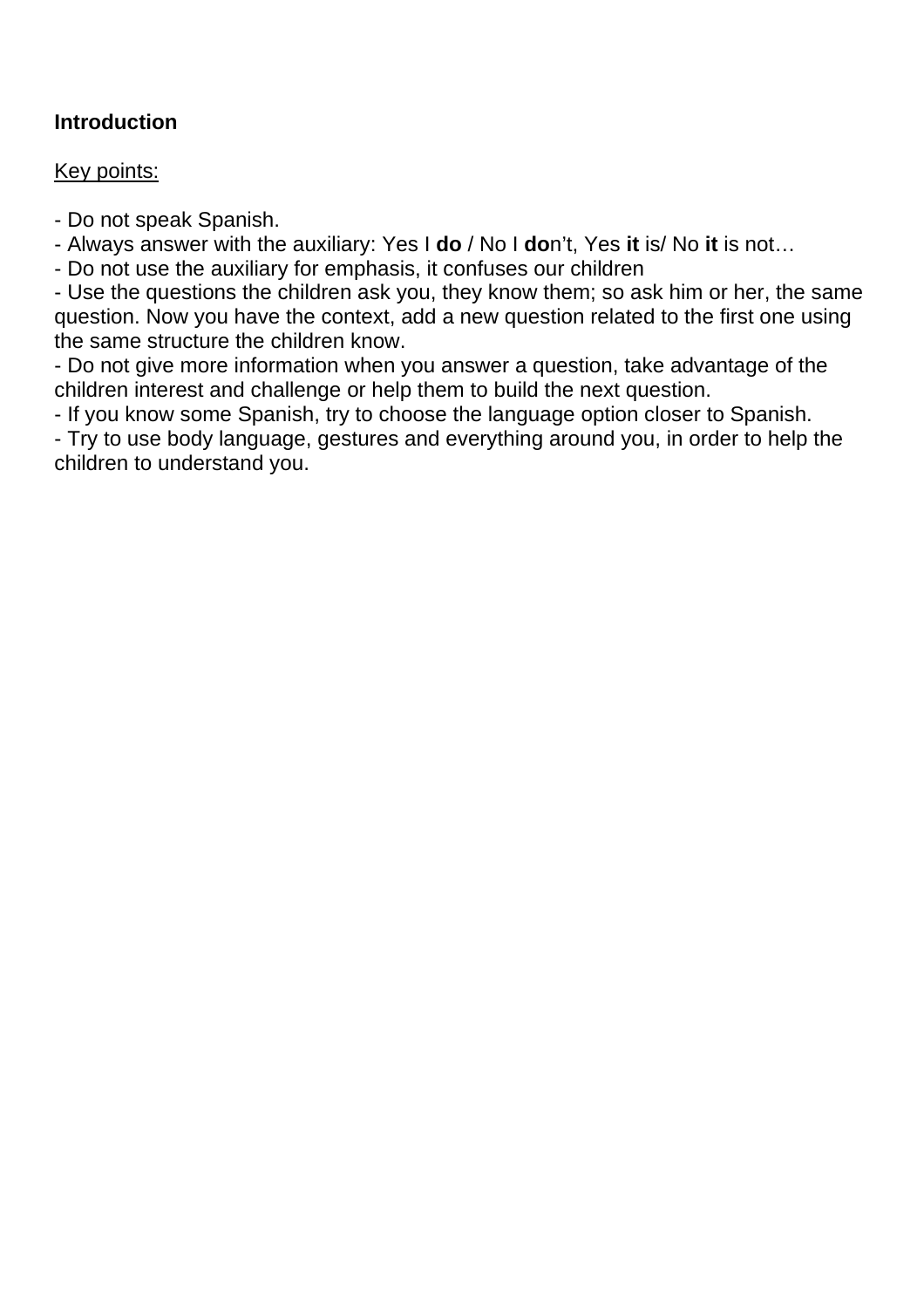### **How to Introduce New Language**

All language used and introduced should, above all, be:

- 1. simple
- 2. in context
- 3. repeated

All new language introduced should use language they already know. Never stop using the language you've already taught. Simply build on it.

A good way to introduce something new is in the following progression:

- 1. you and entire group
- 2. you and one student (as a model)
- 3. each student to each other

For example, if you're teaching "my name is Sarah, what is your name?". First teach the entire class. Then ask just one student so everyone can hear. Then help them ask each other and respond one at a time so everyone can hear. Have them go around the room until every single student has asked and answered the question.

It's also important to pace yourself. Don't give them a lot of new language all at once. It will overwhelm and discourage them and they probably won't remember any of it. Remember: short, simple, in context, repeated!

#### For Young Children

Always show with your hands and always start with the sound, "cling". For example, if describing the weather and the sun, make a big circle with your finger and add lines coming off it.

#### For All Ages

It is very important to say the word before you show a picture or object. This is because when they see an image, they read or interpret it in their own language and then translate it. The English word will loose it's power. They must understand what you introduce immediately. You have to use it once you've introduced it, otherwise, what's the point? Language is to be used. Don't introduce language that you can't use for the rest of the year to build upon.

Be sure to simplify new language. If it is a word that has a similar pronunciation or spelling to Spanish, ask them to try to write it on their own. Ask the students that do understand to write it on the board for the others to see. If they are not understanding it, make them ask for Spanish Time and ask which student can say it in Spanish.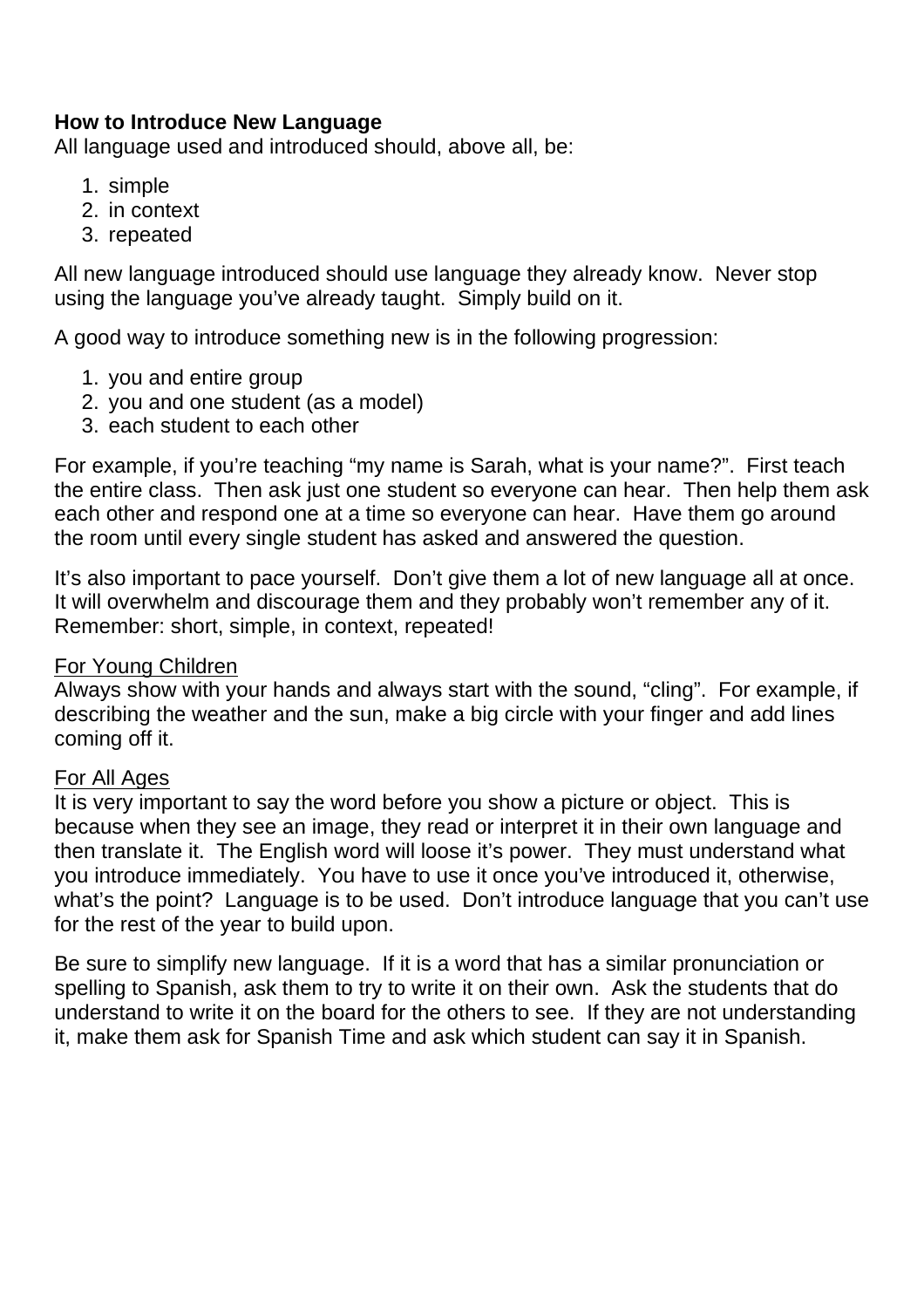## **English Time/Spanish Time**

Having an English Time/Spanish Time sign is the only successful way (that I have found) to prevent the kids from speaking Spanish during English class. This should only be used for third grade and higher. For the classes younger than third grade, no Spanish should ever be spoken at all. If the younger kids speak Spanish to you, reinforce what they are saying in English by repeating the same thing in English.

There is one English Time/Spanish Time sign that can be used for all classes in the binder. Hang it at the front of the room next to the black board, where everyone can see it. On the very first day, explain to them that when the sign says, "English Time" they are absolutely under no circumstances allowed to speak Spanish. If they want to ask a question in Spanish or you want to explain something when it's clear they don't understand, then they must raise their hand and say, "Spanish time please". Or you can say Spanish Time and change it. Make sure that they don't abuse this option but constantly asking for Spanish Time to avoid having to speak in English.

#### **Starting the School Year**

The start of the year is an excellent opportunity to teach vocabulary and structure that you won't be able to teach otherwise because the context is no longer there. Introductions, for example, can only be taught at the beginning of the school year or if someone new enters the class. If you teach the language of introductions outside these situations, the context will not apply and instead of understanding the language from the context, the children will have to translate it. Some introduction language you could teach, depending on age, level, etc.:

• My name is electronic what is your name? This is the My name is  $\blacksquare$ 

• Where are you from? Where do you live?

Summer is another topic that can only be brought up at the start or end of the school year. For the young children, you can teach the concepts and langue of hello and goodbye at the start of the year. Examples include: "hello school, good-bye summer" or "hello new teacher, goodbye old teacher".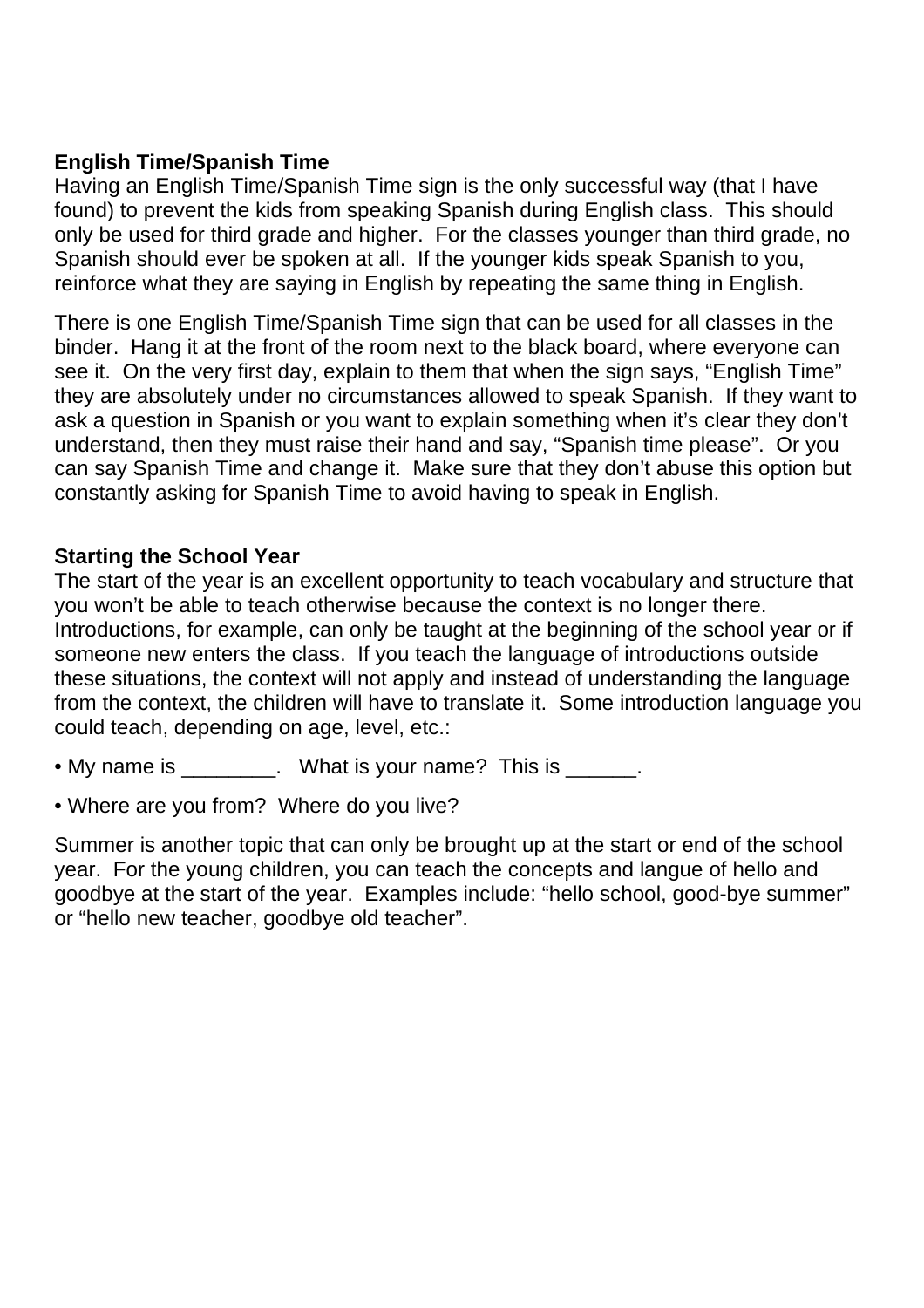### **Entrance Routine**

- 1. Knock on the door
- 2. Wait for them to ask, "who is it?" together as a class
- 3. Open the door and say "it's me, \_\_\_\_."
- 4. Wait for them to say "come in \_\_\_\_\_\_\_
- 5. Once you enter, continue with the language you have already taught. Once they can say it well, teach a little more, but continue to sue everything from the past. For example, when you enter, say "hi, hello" and wait for them to say "hello". Then say "good morning/afternoon". Etc.

### **Exit Routine**

- 1. Oh no!
- 2. It´s very late.
- 3. Come on . . . (until they say it with you) "it´s very late"
- 4. Good bye.

### **Using the Space You Have**

#### Young Children (3-6 years old)

It's ideal to use a common space where little ones can sit in a circle or U-shape. If you are teaching something new or demonstrating or using flashcards, have them make a u-shape so they can all see.

#### Older Children Changing Rooms

If you have to walk from one room to another, use the time it takes to practice language that applies to what you will be doing. Have them repeat a phrase that is currently being studied and make them each say it correctly before entering the new room. They should not be permitted to enter until they can say it perfectly. Once they enter, they should sit down, open their notebooks, and write down the sentence they just said to enter the room, before the forget. For example, if studying ecosystems in science, have them repeat, "monkeys don't live in the desert, they live in the jungle" over and over with different animals and ecosystems they are studying. Be sure to check their notebooks to makes sure they aren't learning new language incorrectly.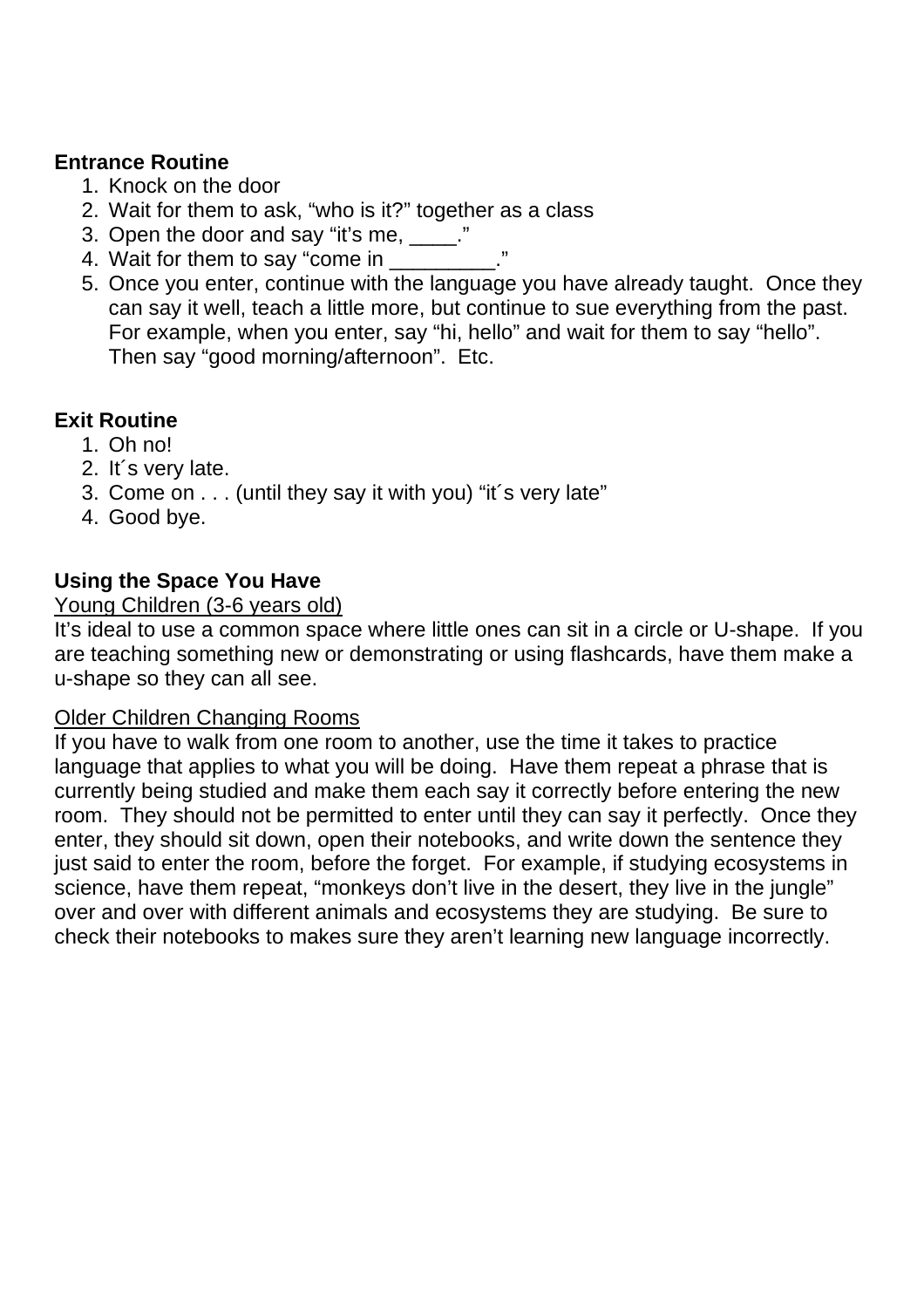## **Taking Advantage of the Situation**

Again, context is the most important thing to consider when using this method to teach. Ultimately what this means is that every new situation is an opportunity to teach new language! Holidays, change in weather, change in season, when there is someone new in the class, when one of the students has accomplished something special, current events – these are all things that can be used to teach new language in class.

The thing to remember is to maintain the level of language. Use only the structures they already know to teach the new language. If you're in a classroom with five-yearolds, and they have already learned the structure "I like. . ." then at the change of a season, you might teach them "I like winter/I don't like winter". You wouldn't teach them something more complicated such as "In the winter, it is cold and there is rain" – which you might teach to the 9 or 10 year-olds.

## **Things to Avoid**

- 1. Don't use language that does not apply to the situation.
- 2. Don't repeat the same direction using different language. For example, don't say silence!, after you've said be quiet!. Just choose one way to use directions and stick to it.
- 3. Never use contractions! Use "he is" not "he's". It will confuse them.
- 4. NEVER use Spanish with young children, only when explaining complex concepts to the older children.

### **Things to Remember**

1. Keep everything easy, interesting and relevant, even science!

### **Discipline Language**

This language is effective for all ages, but can become a little more complex for the older children as they learn new sentence structures. In the beginning start with this. They will understand what you mean ever if they don't understand the words by your tone of voice and facial expression. If Lisa is being bad in class. . .

- You are a baby, don't be a baby! (directed at Lisa)
- Lisa is a baby (directed at class).

If one student isn't paying attention, say "Paco, PAY ATTENTION!" Have the entire class tell Paco to Pay Attention!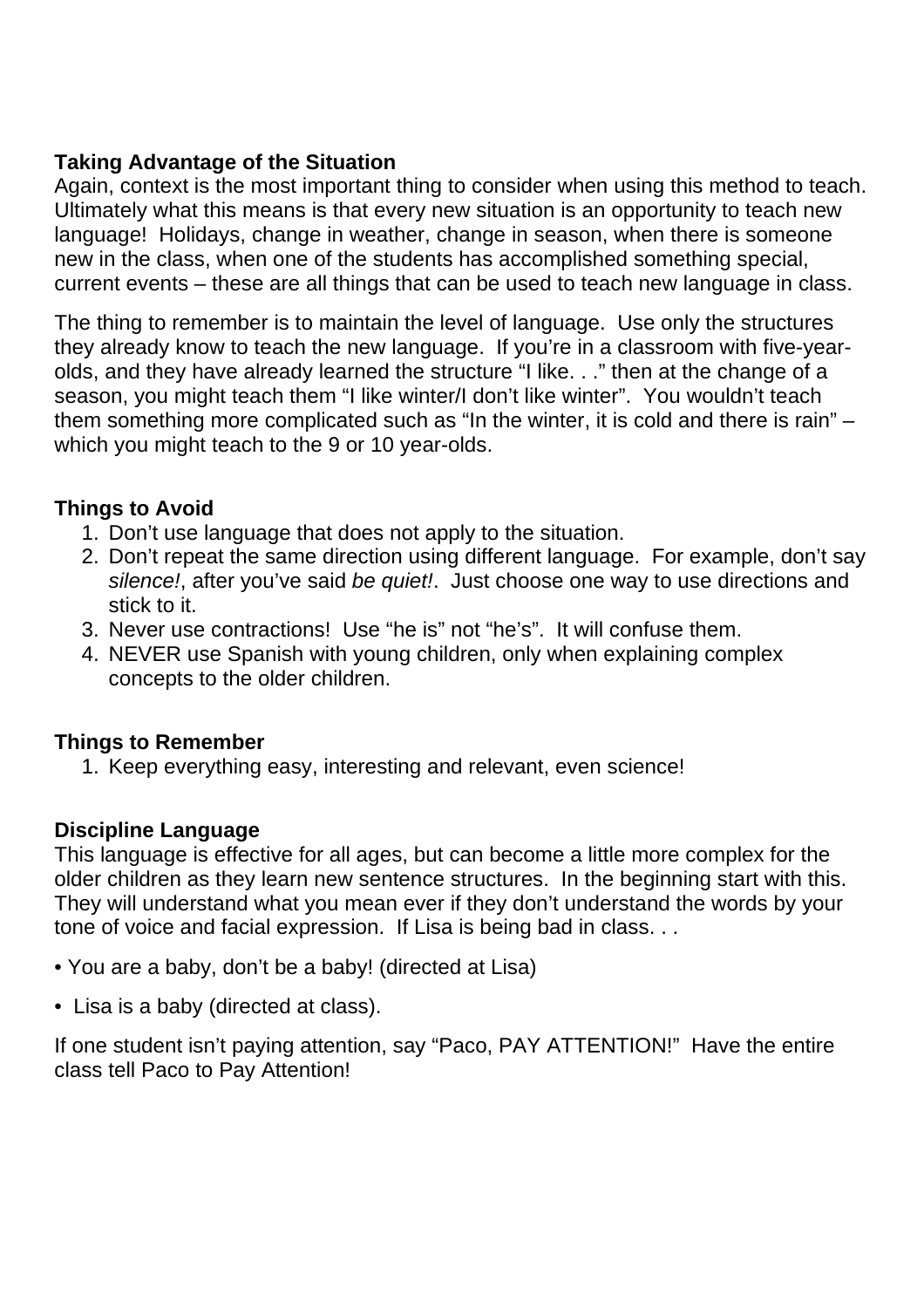If the student continues to be bad or not pay attention, threaten to remove them from the activity or class by saying, "stay or goodbye?" Change the verb for whatever the activity is.

If someone is talking with their fingers in their mouth or chewing gum, say "no, impossible" firmly and make them change their behavior so they can speak properly.

### **Classroom Management**

The best way to manage the class is with routines. This way, they know what to expect, and they know what will happen if they are difficult. Keep things as constant as possible, especially discipline language. Regular routines, depending on the age, include: entrance and exit routines, the calendar, attendance, notebooks, etc.

In addition to these routine activities, everything else should be constant as well, including the way you ask the children to stand up and push in their chairs quietly to go sit in a circle for a story or a game, the way you ask the children to raise their hands, or clean up at the end of an activity.

Lessons should be 30 minutes long for ages 3-7 and 45 minutes for older children.

### **Holidays**

There is a collection of materials for a range of ages and levels both in the binder and in the computer files, although they are not complete replicates of each other, so check both when looking for materials. The holidays covered during the 08-09 school year include; Halloween, Thanksgiving, Christmas, Martin Luther King Day, Valentines Day, and Easter.

In addition, there are several Spanish holidays which are great opportunities to teach new English vocabulary and concepts in a context. Any and all opportunities to learn something new in context should be taken advantage of. On Peace Day, for example, teach the words peace, nonviolence. Have the older kids write something in their notebooks about why peace is important. Teach the younger kids how to write the word peace or color in a peace sign and learn a song.

The most important thing to remember is not to teach only vocabulary, but teach an entire sentence with structure and vocabulary. Teach them something they can use in any situation, not only on Peace Day (or any holiday). Build on what you have already taught them. If you taught them to say "Happy Halloween", then you can use the same structure for any holiday, "Happy Valentines Day!".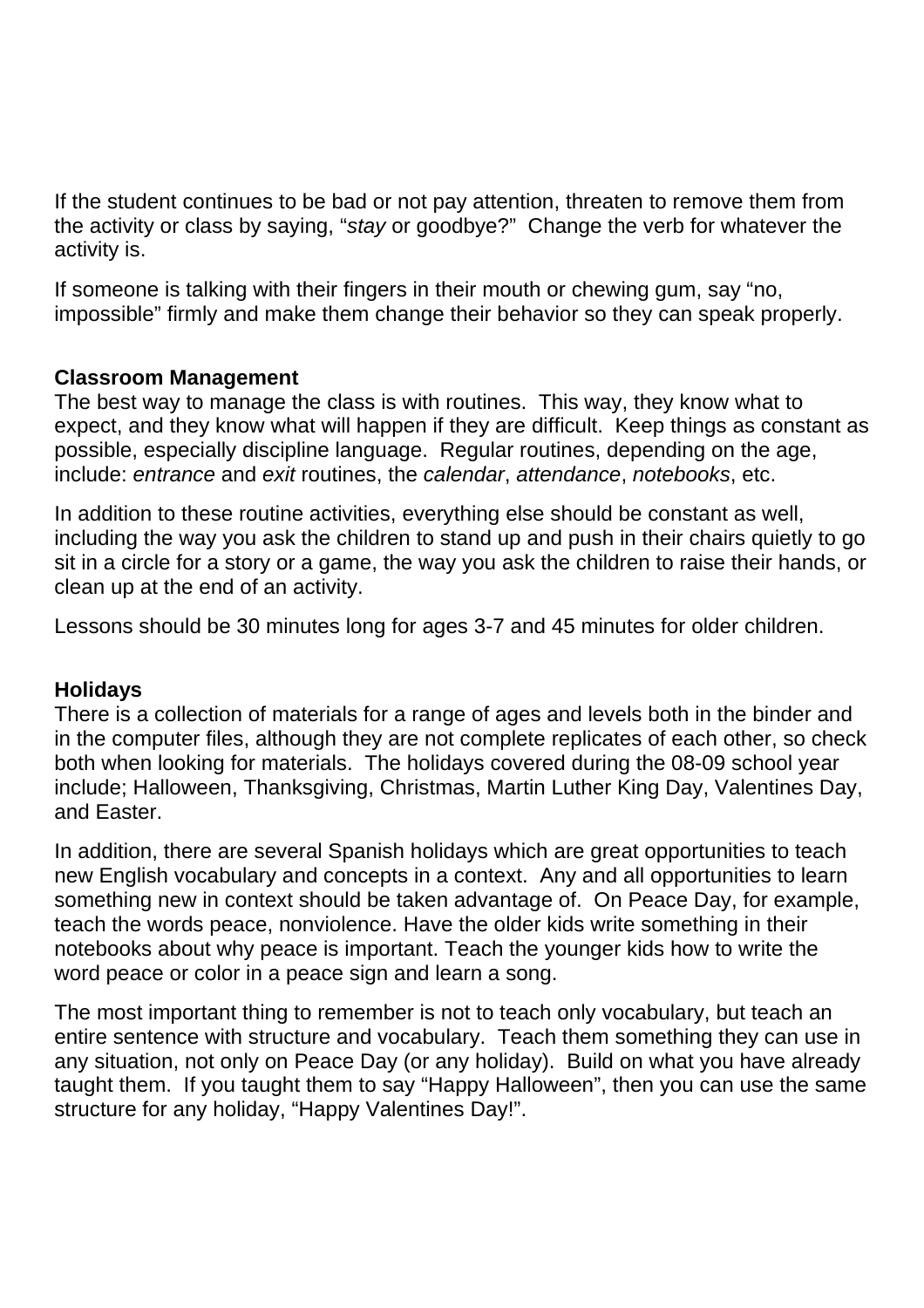## **Field Trips**

- 1. Use the class before the field trip and after the field trip to talk about it
- 2. Before the trip:
	- a. Where are we going?
	- b. Have them try to find it on a city map individually or in small groups.
	- c. Is it in the city centre? (teach vocabulary: city center, inside, outside, etc)
	- d. How will we get there?
	- e. Teach directions.
	- f. Review what they will see.
	- g. Have them think of one or two questions they want to answer while there. Write them in notebook.
- 3. During trip take many photos, not only of photo ops but of normal situations, like eating lunch, waiting for the bus, on the bus, etc.
- 4. After the trip:
	- a. Make a power point presentation using the photos. Add simple sentences to each slide that they can understand or that only have one new word. For example, "We ate lunch next to the museum."
	- b. They will love it.
	- c. Have them write in their notebooks about the experience. What did you learn? What was new? What did you like? What didn´t you like? Answer the questions they wrote before the trip. Etc.
	- d. For example: "On Wednesday, the  $8<sup>th</sup>$  of November, 2009 we went to Parque de Ciencias. . . . We saw. . . I liked . . ." (If necessary write in all the past verb forms if they don´t know them).

## **Using Fish/Octopus Attention Getter**

This is a great attention getter for little kids. . . they love it! They will start mimicking exactly what you do, and be quite! You will have their attention, for the moment of course. More info can be found in the materials section for ages 3-8, on page 7 or the document titled, "Suggested Activities for Further Development of the Story"

- 1. As with many other activities, start with the sound, "cling".
- 2. With your right hand, put your first two fingers together and move them through the air like a fish swimming through water. As you do this say, "fish, fish fish".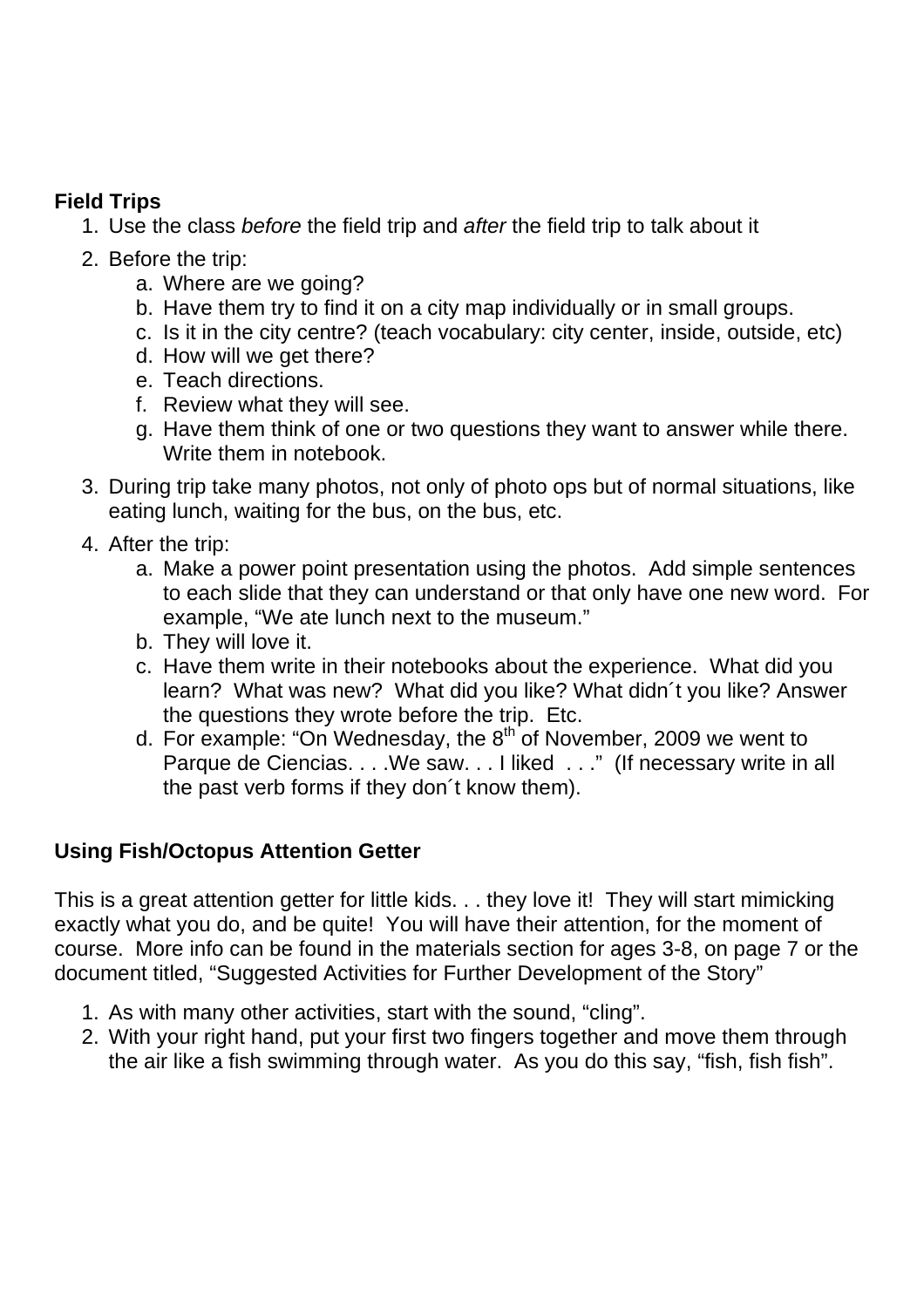- 3. With your left hand, start above your head and slowly move your hand down vertically so that it meets the fish as it´s coming across in the water. As you do this open an close your hand like the movements of an octopus in water and say "octopus, octopus, octopus".
- 4. When the octopus gets to the fish, grab it immediately, and say "munch". Then put your hands behind your back so they see that the fish has been eaten.
- 5. Repeat about three times.
- 6. The next class, do the same two times, but on the third time, alter the story a little.
- 7. Have the octopus slowly move down towards the fish like before, but have it continue down, past the fish, like it missed it.
- 8. Then say "Oh no! Oh no!" (until they are saying it with you)
- 9. Then move the octopus back up to the top above your head, and start over, while saying "up, up, up".
- 10. Do the entire thing again, but this time, catch the fish like the original story.
- 11. Do this for a few classes.
- 12. Then, when they are ready and they know the vocabulary well, use the finger puppets.
- 13. Once they get used to this for a few classes, give them their own finger puppets to color and use with you when you do it.

### **Using Calendars**

Use calendars for ages 5 and up. It's best to wait until November of December to start using calendars so that you have enough time to teach easier concepts at the beginning of the year. For all ages, use the calendars to write holidays and birthdays with the class. Take time when it's a new months to look for the holidays and birthday that will happen. Give each child their own calendar, smaller than the one you put on the wall, and have them write in all the holidays, as well as put a red box around Saturday and Sunday and write in "no school". Also use the calendar each class to ask the children about the weather that day and draw a picture of the weather on the calendar for that day.

#### For Young Children

Each class ask the entire class to say all the days of the week and count the numbers of the days until the current day. Then write the date on the board.

#### For Older Children

Have them write the date in their notebooks ever class in the follow way: "Today is Monday, the  $1<sup>st</sup>$  of October, 2009". Help them in the beginning by writing most of the sentence on the board but leaving out the parts that change, until they can do it on their own. After they write the date, they should write a sentence about the weather, based on their level.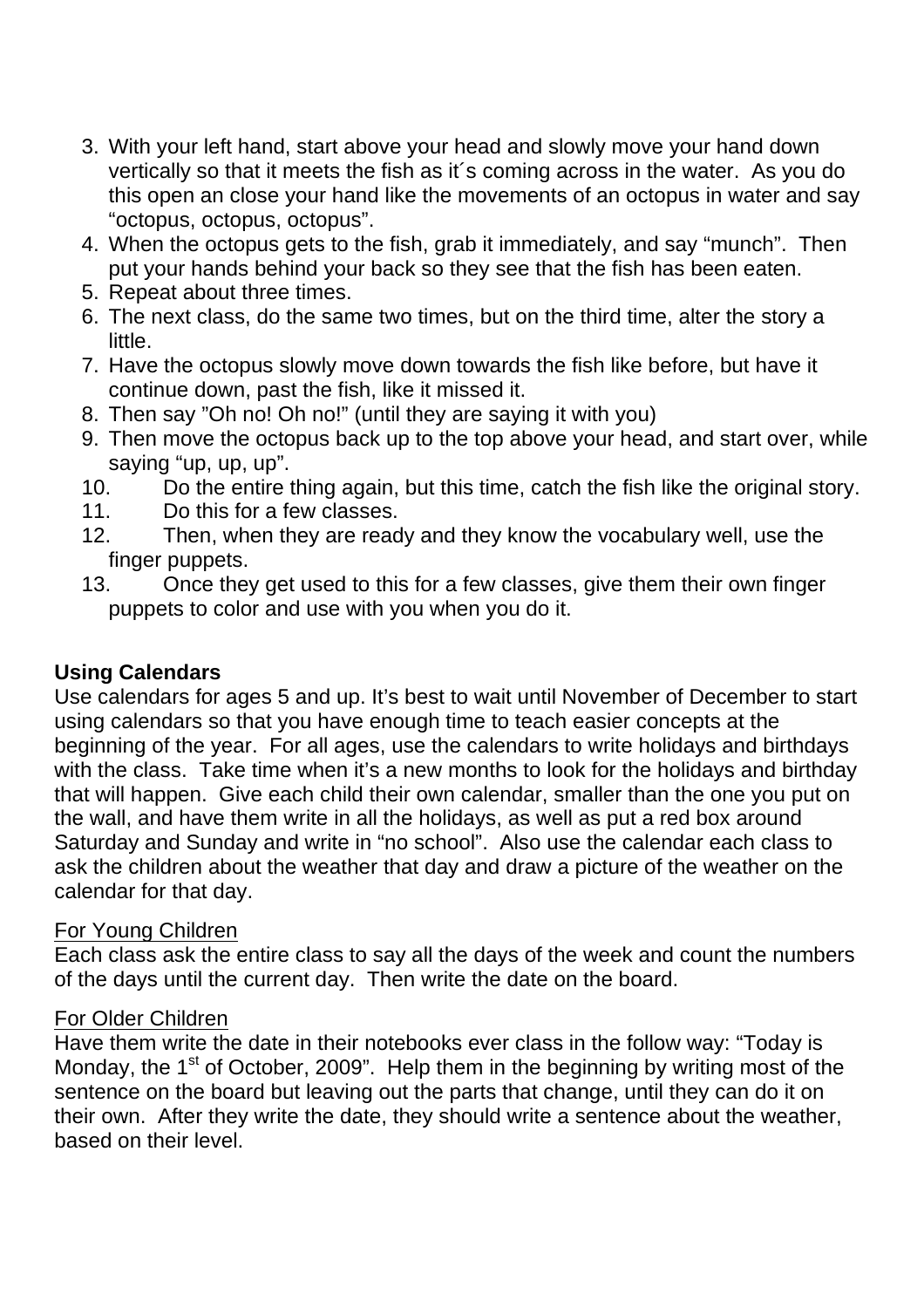### **Using Attendance**

Because taking attendance is something that should be done anyways on a regular basis, use it as an opportunity to teach language! This is most appropriate for ages 6 and up. Start simple! Follow the progression for introducing the new language below as how students should answer when their name is called. Only advance to the next step once everyone in the class can use the current language automatically.

- 1. me or present or I'm here they can choose, but they can't use the same response as the previous person
- 2. he/she **is** not present (when a student is absent, to introduce he and she and singular of to be)
- 3. Candela and Javi **are** not here (after 1 or 2 months of using singular, introduce plural when more than one student is absent)
- 4. Did you do you're homework? (ask them after they respond to their name) The answer should be either: "yes I did" or "no I didn't"
- 5. Eventually progress to a point when they can say the following automatically after responding to their name: "I studied English and I did my homework" or "I didn't study English, but I did my homework", etc.

## **Using Stories**

Stories can used for ages 3-8, and progress in theme and language from one age to another. See teachers guides for each of the different Artigal stories.

## **Using Notebooks**

You should require that each student in the class get a new notebook for each subject they will be learning in English. The notebook should have staples, NOT spiral binding. And if possible, it should be the big size, not the half page size. The notebook is used for many things and is crucial for ages 6 and up. It teaches the students much more than English. It teaches them organization and how to use the knowledge they already have to make sense of new knowledge and language. It serves as their reference for the entire year. It is in their notebook where every class they will write the date, etc.

Their notebook IS their textbook!

### Notebook Rules

- 1. Always write in PENCIL ONLY!
- 2. Always correct in pen.
- 3. If you make a mistake, draw a line through it, so you can still see what it was. Then write the correct word above.